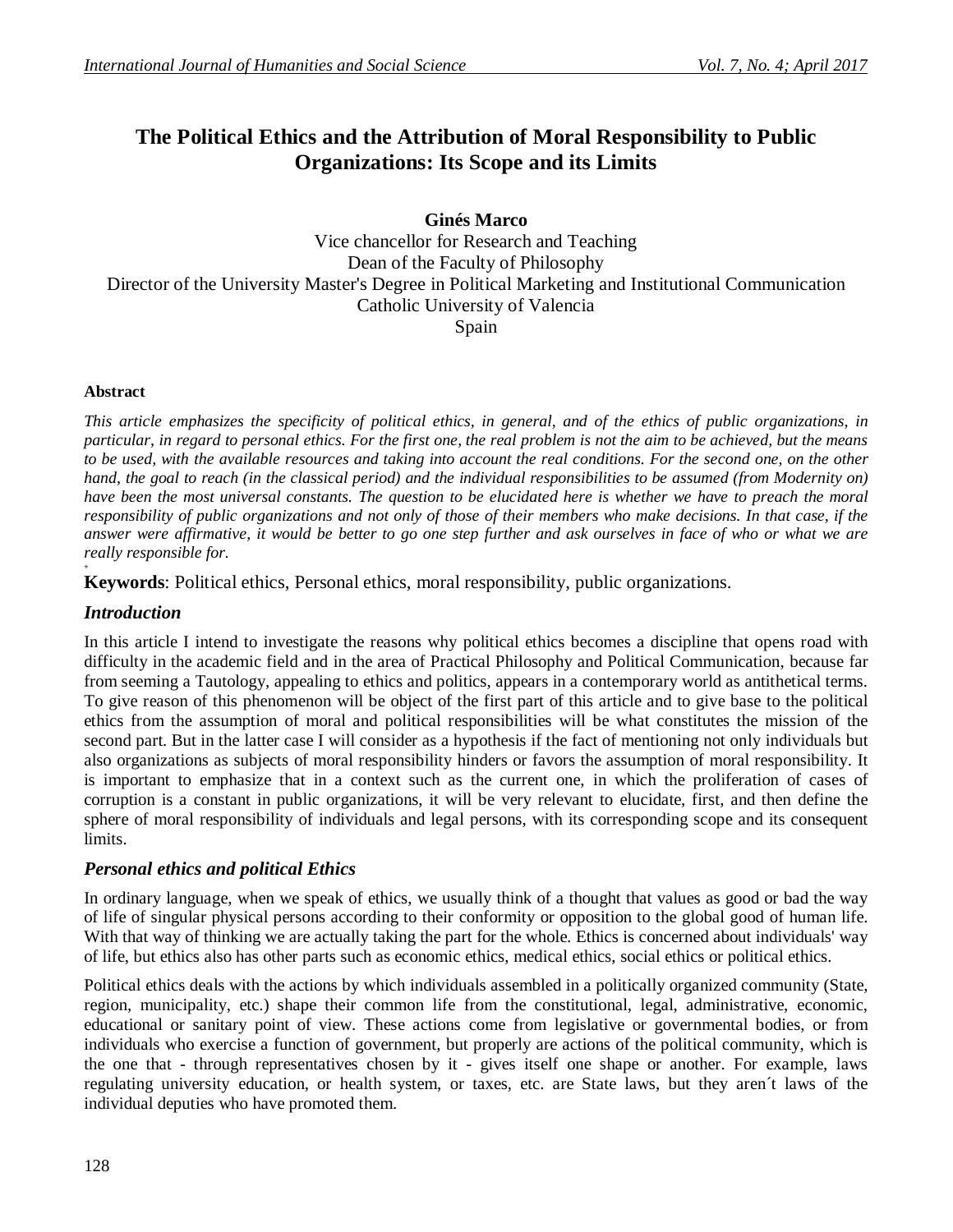The criterion, by which political ethics valuesthese actions of the community, is its greater or lesser conformity with the purpose for which individuals wanted and still want to live together in an organized society. This objective is called political common good (in a less exact way, it could be also called general welfare). In short, political ethics considers morally good the actions of the public apparatus that are in conformity and promote the common political good, while it considers morally bad those that harm or oppose to that good.

Naturally, we are now talking about political morality, which does not exactly coincide with the morality of which personal ethics deals, although it does relate to it, sometimes very narrowly. In fact, politically immoral actions come sometimes from a lack of personal honesty ... but not always. They may also be the consequence of simple incompetence, or of ideological categories or unwise economic conceptions that some hold in good faith. For political ethics the determining factor is not so much the good (or bad) faith, but rather the conformity and promotion of the general welfare.

From the above, some principles of distinction between personal ethics and political ethics emerge. The most obvious principle is that, each of these branches of ethics is generally concerned with different types of actions: the individual ones and those of the politically organized community (legislative and governing institutions). When they seem to deal with the same kind of actions, they actually consider two formally different dimensions of morality. Let us think, for example, that deputies who vote for a law in a parliament are sincerely convinced that it is in accordance with the common good for their country. After a while, experience clearly shows that the new law has been an evil. Can be said that the passage of that law was a moral evil? It will depend on the circumstances. From the point of view of personal ethics, those who, after having informed themselves, voted in good faith, lack of personal guilt, and it cannot be said that they acted morally wrong. On the other hand, from the point of view of political ethics, an ethical evil has arisen: no matter what happens in the conscience of those who voted for that law, their contrariness to the common good is a fact (and it will continue being it when, over the years, all the deputies who voted it are no longer in this world). The positive or negative moral quality of the form given to our life in common and our collaboration - formally distinct from personal moral merit and guilt - is the specific object of political ethics.

#### *Personal good and political common good*

The purpose of personal ethics is to teach men to live well; or, in other words, help each one to project and live a good life<sup>1</sup>. This immediately raises a few questions: which authority can let "ethics" enter into my existence to tell me how should I live? Can an external instance impose me a way of living? In fact, ethics is not an external instance that wants to impose us something, but is inside each of us. Let us take a moment to think in our own experience. We continually think about what we should do and what we should avoid; we set our plans; we project our life; we decide which profession we want to learn, etc. Sometimes, little or long time after having made a decision, we realize that we had made a mistake, so we regret it, and tell ourselves that, if it were possible to go back, we would give our life a different direction. The experience of repentance makes us see the convenience of thinking about inner reasoning that precedes and prepares our decisions.

And that reflection is the Ethics. This, in fact, is nothing more than a reflection that tries to objectify our inner deliberations, examining them as objectively as possible, critically controlling our inferences, valuing past experiences and trying to predict the consequences that a certain behavior may have for us and for those around us. Personal ethics is, therefore, a thought that is born in a free conscience, and its findings are proposed to other consciences equally free.

Going back to the question we are discussing, this raises a difficult question for political ethics. If its fundamental point of reference is the political common good, what is the relationship between it and the good life to which personal ethics looks at? I will not stop now to review the various answers that have been given throughout history. I will highlight only a kind of antinomy that raises this relationship. On the one hand, if good life is the aim that ethics proposes to freedom, and can only be realized as a freely wanted thing, how could it be also the regulating principle of several instances, such as the policies, which use coercion, and from that coercion they obtain a monopoly? If the good life of the citizens were also the aim of political institutions, would not it happen that the State could consider everything good to be obligatory, and prohibit all that is bad?

In the Latin world, and specifically in Spain, Professor Ángel Rodríguez Luño has dealt with this peculiar approach to ethics in his volumes devoted to general ethics and social ethics.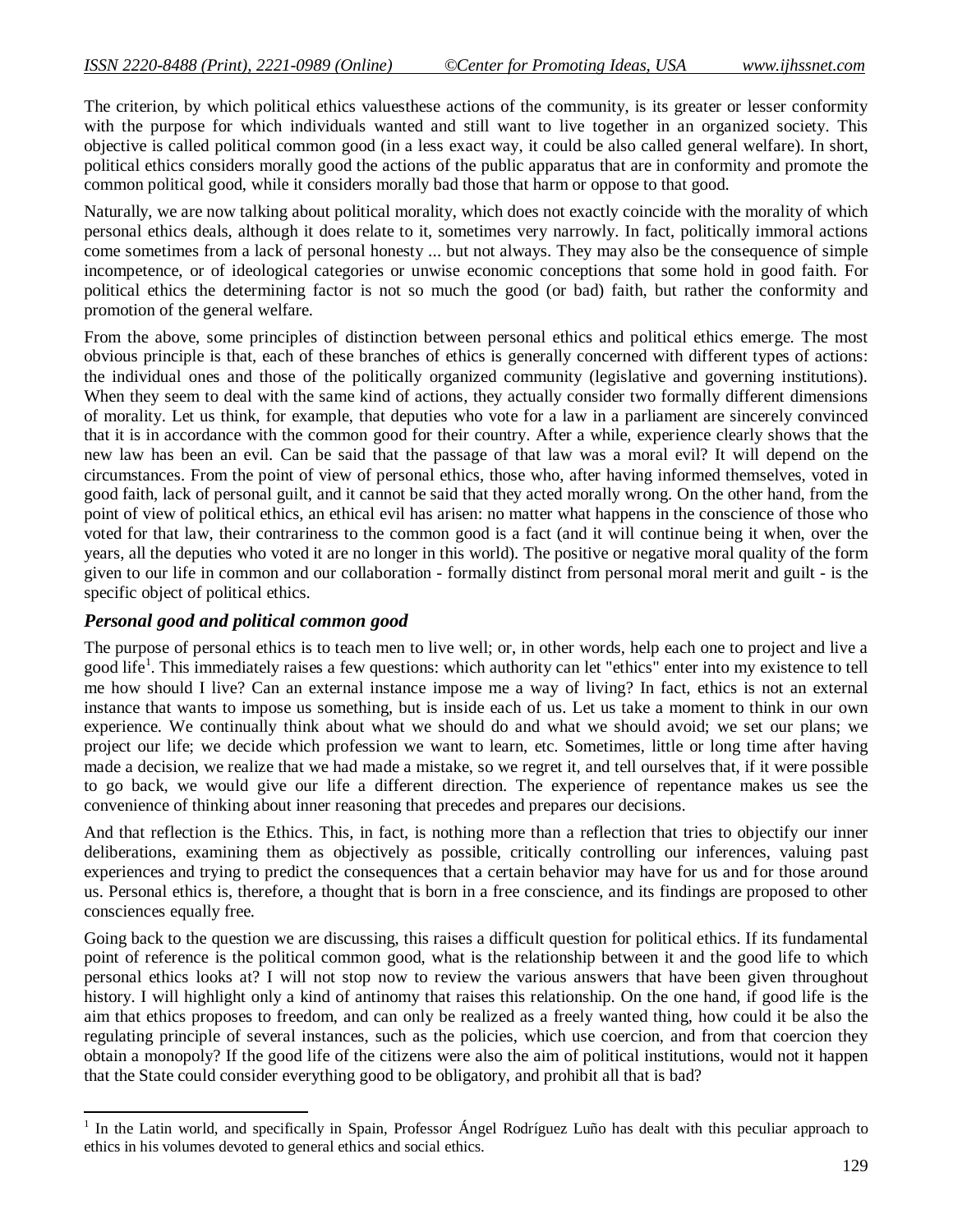And if among the citizens there were different conceptions of the good life, would it correspond to the State to determine which of them is the true one and, therefore, the obligatory one?

On the other hand, given that we live together to make it possible through social collaboration to live and to live well, certainly not to live badly, can political institutions give up considering at all what is good for us? If our good was ignored, what other criteria could inspire the life of politically organized society? In addition, the idea of an "ethically neutral" State does not seem realistic or accurate, simply because it is far from possible. The legal systems of civilized states prohibit homicide, fraud, discrimination on the basis of race, sex, religion, etc. They have, therefore, an ethical content. Another thing is that it is not lawful for political coercion to invade conscience and its intimate convictions, but this is a substantial ethical requirement, linked to the characteristic freedom of the human condition, not an absence of ethics. For that reason, a political environment from which all ethical considerations had been expelled in the name of freedom would turn against freedom itself, because the "ethical emptiness" would generate in citizens a set of antisocial and anti-solidarity habits that would end up making impossible to respect the freedom of others and to abide by the rules of justice that allow to solve in a civil way all the conflicts that inevitably arise between free people. The strongest would end up imposing itself.

How, then, must we understand the relation between good life and the political common good? Although the profusion of arguments is not abundant, I do believe that I am willing to propose two considerations. The first one is that the political common good does not completely coincide with the good life, nor is it totally heterogeneous with respect to it. The second one is that the political institutions that make up the State are in service of social collaboration (the society), and the latter one exists in order that people can freely achieve their good. To make us miserable and have a bad living, we would not seek the help of others.

From these two considerations there are important consequences to be mentioned:

- First, they allow us to understand that some requirements of the personal good are absolutely binding for political ethics. For example, it would never be politically permissible for a law to declare, positively in accordance with the law, an action considered by the greater part of society as ethically negative (quite different is "de facto tolerance" or " "legal silence", which in certain circumstances may be convenient). It would be even less permissible for a law to explicitly prohibit personal behavior which is commonly considered to be ethically compulsory, or to declare as obligatory a conduct that the general public holds that cannot be carried out without committing a moral guilt.
- In second place, the non-coincidence between the good life and the common good implies that when it is desired to argue that a particular act should be prohibited and sanctioned by law, it is useless to prove that it constitutes a moral fault. In fact, it is admitted that not everything that is morally wrong for a person must be prohibited by the State. Only those behaviors that have a negative effect on the common good should be prohibited by the State. This is what must be demonstrated, if it is to be argued that this or that mode of action must be prohibited.
- Thirdly, good organization and proper functioning of the public apparatus are necessary, but not sufficient. Good policy establishes instances and instruments of control, divides power among various organisms with the purpose that the exercise of power is always limited. However, these measures - which we could call structural - need the complement of personal virtue. It is not difficult to understand why: although they establish many systems of control and division of power, if corruption is introduced massively at all levels of a political structure, corruption ends up prevailing, and in such a case, as St. Augustine said, it would be impossible to distinguish the State from a band of thieves.

### *The importance of the political point of view*

Experience shows that sometimes political problems are raised and tried to be solved without having been able to adequately frame them in what is the specific point of view of political ethics. One or another solution is often proposed on the basis of reasoning that might be appropriate for personal ethics but does not affect the political substance of the problem studied. More often, it is still necessary to obtain some purposes, which are presented as the flag of an ideological position, without noticing that there is no problem about them. And there really is no such problem. Quite simply, because on most of the issues that come up in the public debates we all agree: we all want unemployment to stop, we all want no citizen to lack quality healthcare, we all want economic growth, we all want to improve the standard of living of economically weak classes, we also want to improve the average level of education;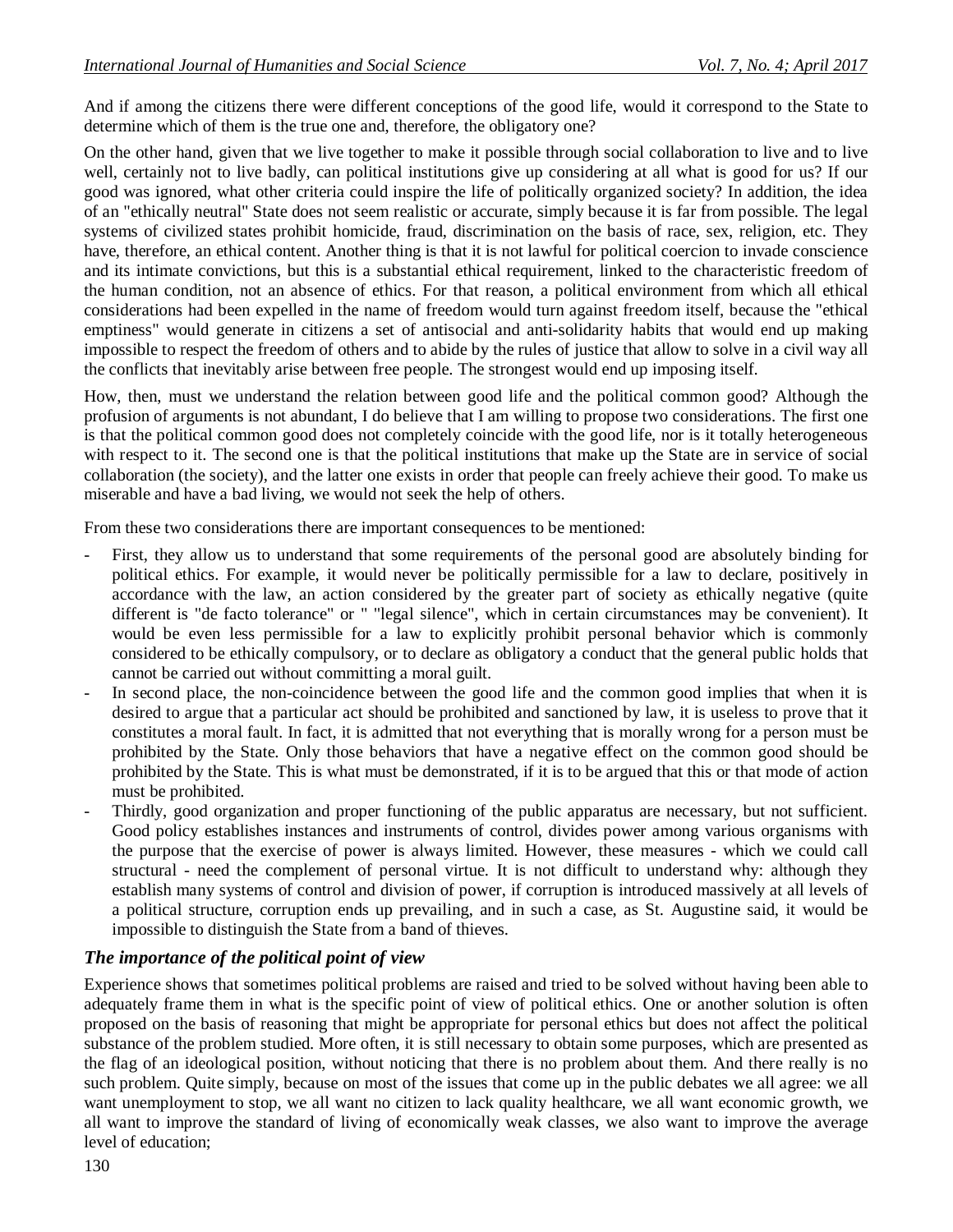Not to mention the general desire for peace in the most contentious regions of the world and the desire to find a solution to the problem of emigrants and refugees from warring countries. What we do not agree with so much is how to achieve those ends.

In other words, the real problem that politics must solve is not the objective to be achieved, but the concrete means to solve these sensitive issues such as available resources, as well as moral and political responsibility for their management, and of course taking into account at all times the actual conditions in which we find ourselves. The following section deals with this last topic.

### *The moral and political responsibility: from what to who and from what to how*

I believe that - at this point - it is very pertinent to outline which subjects should take moral responsibility and, if appropriate, political responsibility, and by what concepts should they do so. Moreover, the avoidance of moral and political responsibility is one of the phenomena of our time, which generates all kinds of controversies and explains some disaffection that are projected on political actors and political institutions under its leadership. Separate mention deserves differentiation - as far as attribution of responsibility is concerned - between natural persons and legal persons; a distinction that loses strength in the specialized literature regarding attribution of moral responsibility is concerned. The reason is as follows: "in modern, liberal democratic societies, there is an underlying political need to attribute greater levels of moral responsibility to corporations"<sup>2</sup>. In fact, "corporate moral responsibility is essential to the maintenance of social coordination that advances social welfare and protects citizens' moral entitlements. Corporations can be said to be "administrators of duty" in that they can voluntary incorporate moral principles into their decision-making processes about how to conduct business"<sup>3</sup>.

At the same time, Stefanie Collins argues that "we tend to think States have moral duties: duties to alleviate global warming, protect citizens' moral rights, admit asylum seekers, or wage only just wars. This common-sense view accords with a growing philosophical consensus that States are corporate moral agents able to bear duties as entities conceptually distinct from –though supervenient upon and constituted by – their members. States have clear membership rules and decision-making procedures that are distinct from the decision-making procedures of members. States are able to act on their decisions, through the actions that their decision-making procedures authorize members to take. States may therefore bear prospective and retrospective responsibility for their decisions and actions"<sup>4</sup>.

In another approach, James Dempsey promotes a new way of arguing that there can exist a responsibility bearing, corporate entity distinct from the individuals that can make it up. According to his view, "it is appropiate to ascribe responsibility to corporations, and (which is closely connected) to direct certain attitudes –such as praise, blame or anger- towards those corporations. Moreover, the intuition is that when we ascribe such responsibility and hold such attitudes we can understand this behavior at face value"<sup>5</sup>. Dempsey also suggests an alternative condition that may be more easily achievable by corporations: "that the entity in question is a morally significant system"<sup>6</sup>, which is different from: "1) one particular person who is a member of that collective entity; 2) a subset of individuals who are members of that collective; and 3) all individuals who are members of the collective. The question is that a separate entity – the collective'  $-i$ s distinct from any of the individuals that make it up"<sup>7</sup> and there is no legitimacy that this type of collective may direct the social processes for the reasons I try to argue in the following section.

 $\overline{\phantom{a}}$ <sup>2</sup> Dubbink, W. & Smith, J. (2011): "A political account of Corporate Moral Responsibility", *Ethic Theory and Moral Practice*, 14, 223-246, p. 223.

<sup>3</sup> Dubbink, W. & Smith, J. (2011): "A political account of Corporate Moral Responsibility", *Ethic Theory and Moral Practice*, 14, 223-246, p. 223.

<sup>4</sup> Collins, S. (2016): "Distributing States' Duties", *The Journal of Political Philosophy*, Vol. 24, num. 3, 344-366, p. 344.

<sup>5</sup> Dempsey, J. (2013): "Corporations and Non-Agential Moral Responsibility", *Journal of Applied Philosophy,* vol. 30, num. 4, 334-350, p. 334.

<sup>6</sup> Dempsey, J. (2013): "Corporations and Non-Agential Moral Responsibility", *Journal of Applied Philosophy,* vol. 30, num. 4, 334-350, p. 334.

<sup>7</sup> Dempsey, J. (2013): "Corporations and Non-Agential Moral Responsibility", *Journal of Applied Philosophy,* vol. 30, num. 4, 334-350, p. 336.